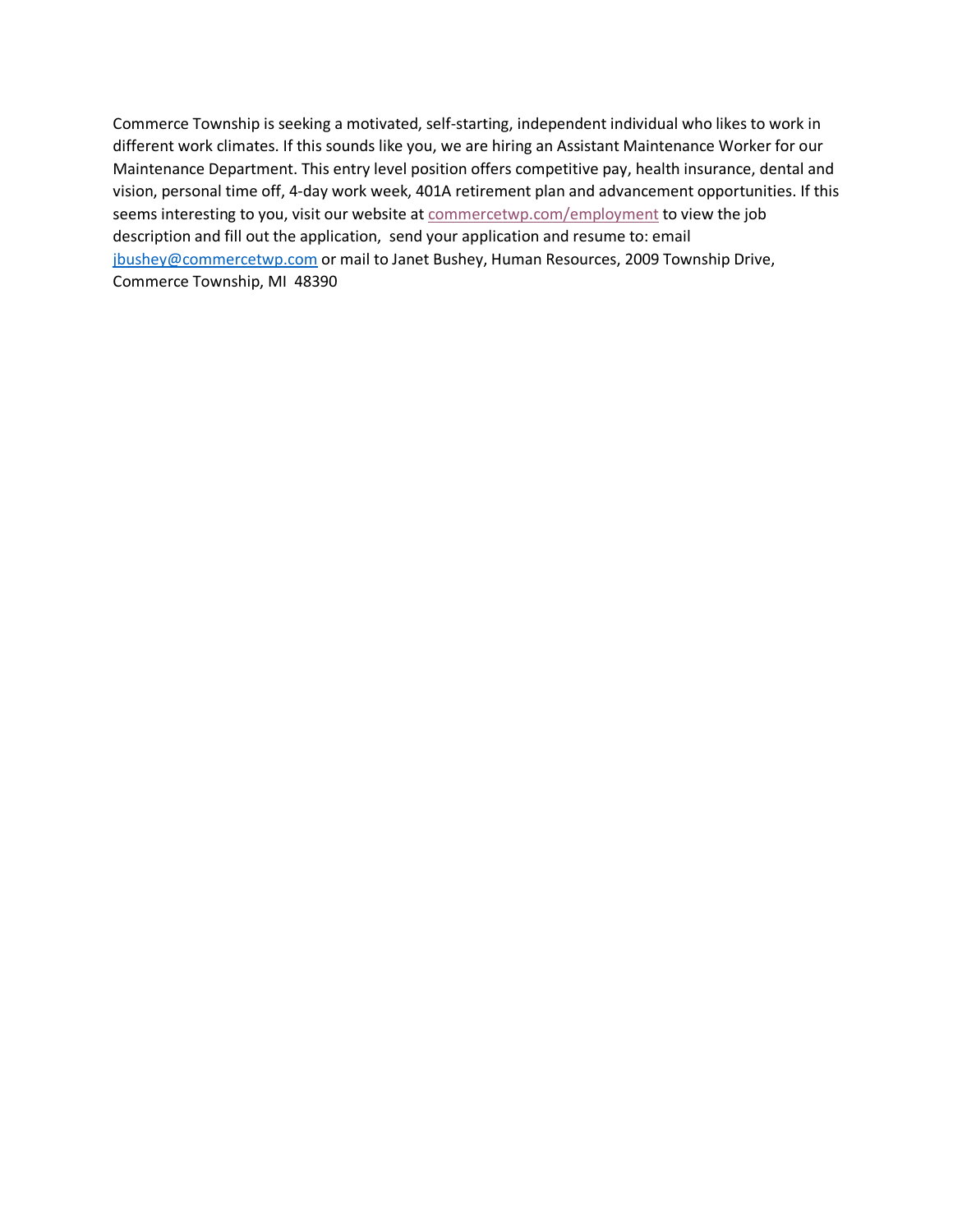## **Assistant to Full Time Maintenance Worker Charter Township of Commerce**

**Job Title:** Assistant to Full Time Maintenance Worker **Department:** Parks and Recreation **Reports To:** Maintenance Director **FLSA Status:** Non-Exempt **Prepared By:** Human Resources Department **Prepared Date:** 9/9/14 **Approved By:** Township Board **Approved Date:** 10/14/2014

**Summary:** Under the general supervision of the full time Maintenance Worker, repairs and maintains Township property, and carries out a variety of internal and external tasks.

**Essential Duties and Responsibilities** include the following, other duties may be assigned.

Open and closing of buildings, securing doors and windows, lowering flag and making arrangements for building use beyond normal working hours. Ex: meeting rooms

Regularly monitors the performance of Township equipment, including but not limited to: furnace and air conditioners, providing adjustment and light maintenance including timers. Making calls to approved service vendors for major repairs.

Constructs repairs and finishes storage shelves, partitions, signs etc.

Maintains Township grounds including but not limited to: mowing lawns, seeding, pruning, watering and removing snow in winter.

Operates and repairs a variety of equipment, including but not limited to: tractor, spray equipment, power tools, chain saws, weed eaters, etc.

Performs light maintenance and repair, including but not limited to: plumbing, cleaning drains, replacing washers, equipment, mowers, small paint jobs, etc.

Picks up and delivers material for the Township Departments as needed.

**Competencies:** Uses intuition and experience to complement data; Design work flows and procedures.

**Identifies and resolves problems** in a timely manner; develops alternative solutions; works well in group problem solving situations; uses reason even when dealing with emotional topics.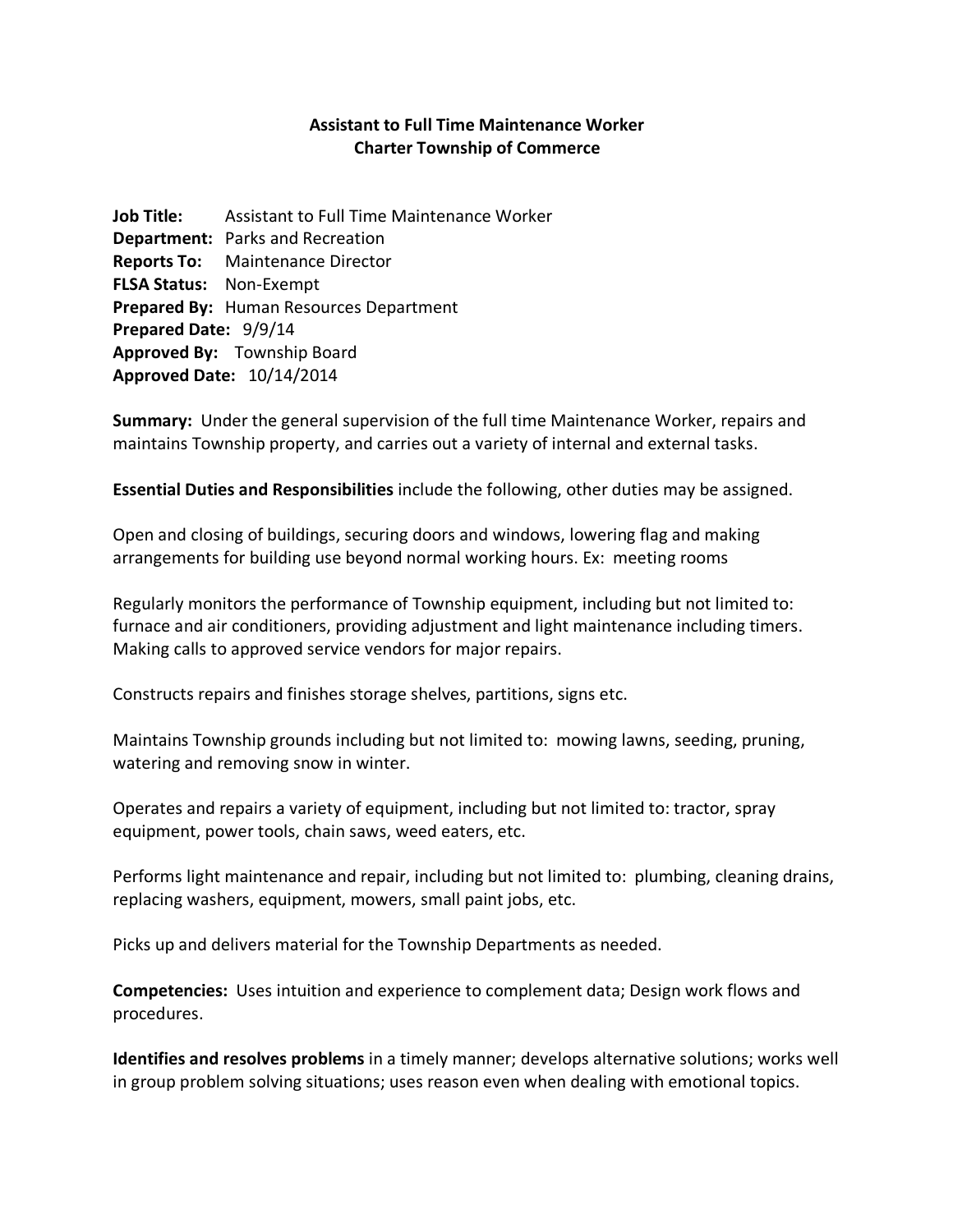**Focuses** on solving conflict, not blaming; maintains confidentiality; listens to other without interrupting; keeps emotions under control; remains open to others ideas and tries new things.

**Listens** and gets clarification; responds well to questions.

**Treats people** with respect; keeps commitments; inspires the trust of others; works with integrity and ethically upholds organizational values.

**Follows policies** and procedures; completes administrative tasks correctly and on time; supports organization's goals and values.

**Prioritizes and plans** work activities; uses time efficiently; sets goals and objectives, organizes or schedules other people and their tasks.

**Demonstrates accuracy** and thoroughness, looks for ways to improve and promote quality. Applies feedback to improve performance, monitors own work to ensure quality.

**Completes work** in a timely manner, strives to increase productivity, and works quickly.

**Observes safety** and security procedures, reports potentially unsafe conditions, and uses equipment and materials properly.

**Adapts** to changes in the work environment; able to deal with frequent change, delays, or unexpected events.

**Punctuality,** is consistently at work on time, ensures work responsibilities are covered when absent.

**Follows instructions,** responds to management direction, takes responsibilities for own actions, keeps commitments, completes tasks on time or notifies appropriate person with an alternate plan.

**Volunteers readily,** seeks increased responsibilities, asks for and offers help when needed.

**Qualifications:** To perform this job successfully, an individual must be able to perform each essential duty satisfactorily. Must have one year of work related experience with mechanical ability. The requirements listed below are representative of the knowledge, skill, and/or ability required. Reasonable accommodations may be made to enable individuals with disabilities to perform the essential functions.

**Language Skills:** ability to read and interpret documents such as safety rules, operating and maintenance instructions and procedure manuals.